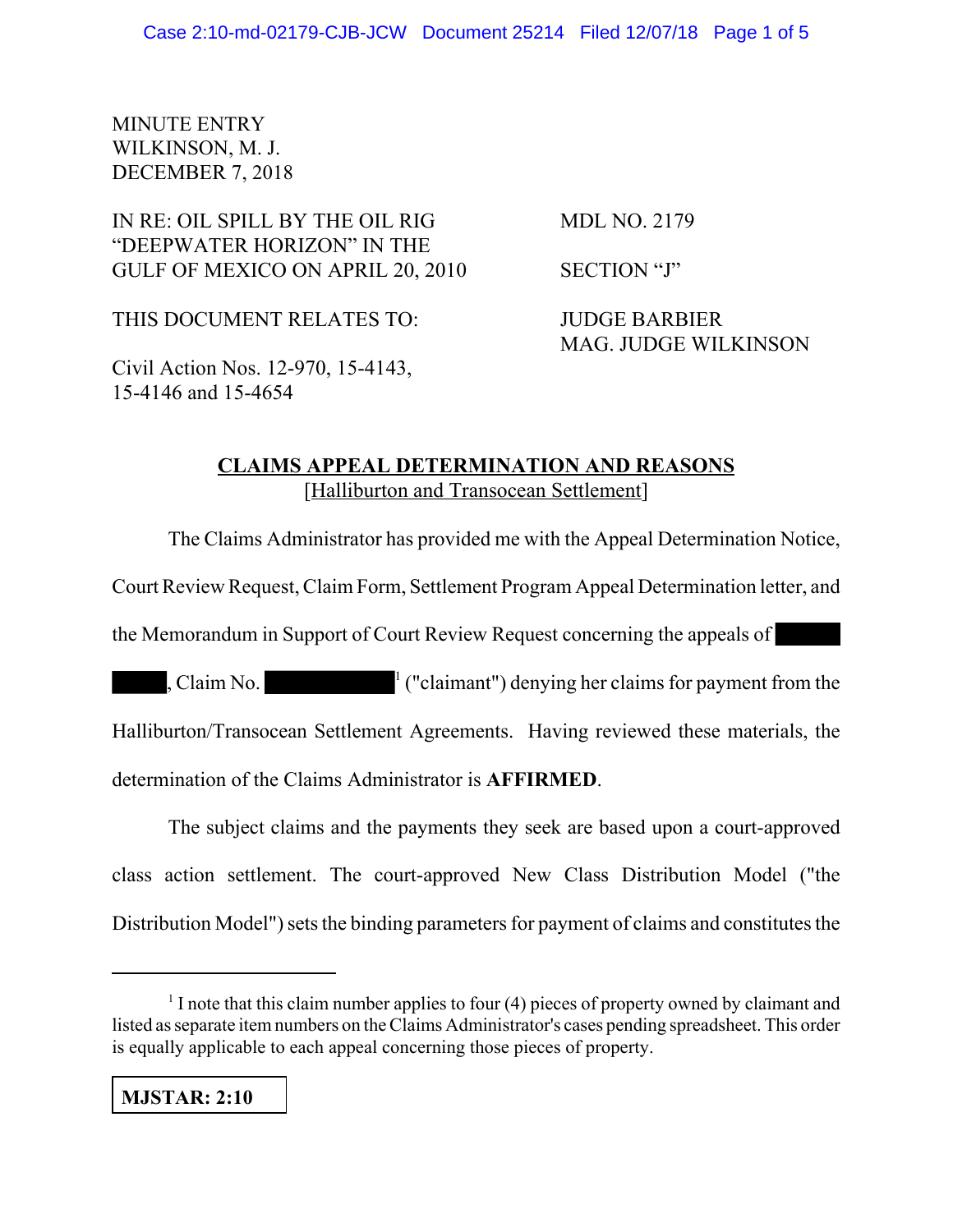law governing payment. All class members, including claimant, were given pre-approved notice of those parameters, and an opportunity to opt out of the settlement and pursue their own individual lawsuits for any reason, including if their properties or claim types did not fit within the payment parameters of the Distribution Model. Claimant did not opt out.

All four claims addressed in this order fall under the claim type Coastal Real Property. According to the Distribution Model,

For purposes of identifying real property that was touched or physically damaged by oil or other substances from the Deepwater Horizon Incident . . . the same maps that were utilized in the [Deepwater Economic and Property Damage Settlement ("DHEPDS")] should be utilized . . . . In general, areas included within those maps were those areas that were monitored by the Deepwater Horizon Unified Command Shoreline Cleanup Assessment Teams ("SCAT") for the presence of oil following the Spill . . . .these maps are the most appropriate tool for identifying those portions of real property that were likely touched by oil or other Spill-related substances from the Deepwater Horizon Incident and thus eligible for compensation under this Distribution Model.

Record Doc. No. 18797 at pp. 4–5 (emphasis added). Claimant's Court Review Requests rely on a privately commissioned environmental report that alleges proof of oiling on a tract of coastal land in Waveland, Mississippi, owned by claimant ("the Waveland report"). See "Preliminary Report on the Possible Effect of the BP Oil Spill on the Tract near Waveland, Mississippi." However, according to the zone maps included in claimant's Court Review Requests, the four properties addressed in this order are located in Diamondhead, D'Iberville, rural Hancock County, and rural Harrison County, Mississippi, ranging between <u>five and thirty miles away</u> from the area surveyed in the Waveland report. See Court Review Requests, Zone Map Line Nos. 12, 14, 15, 16. Thus, the Waveland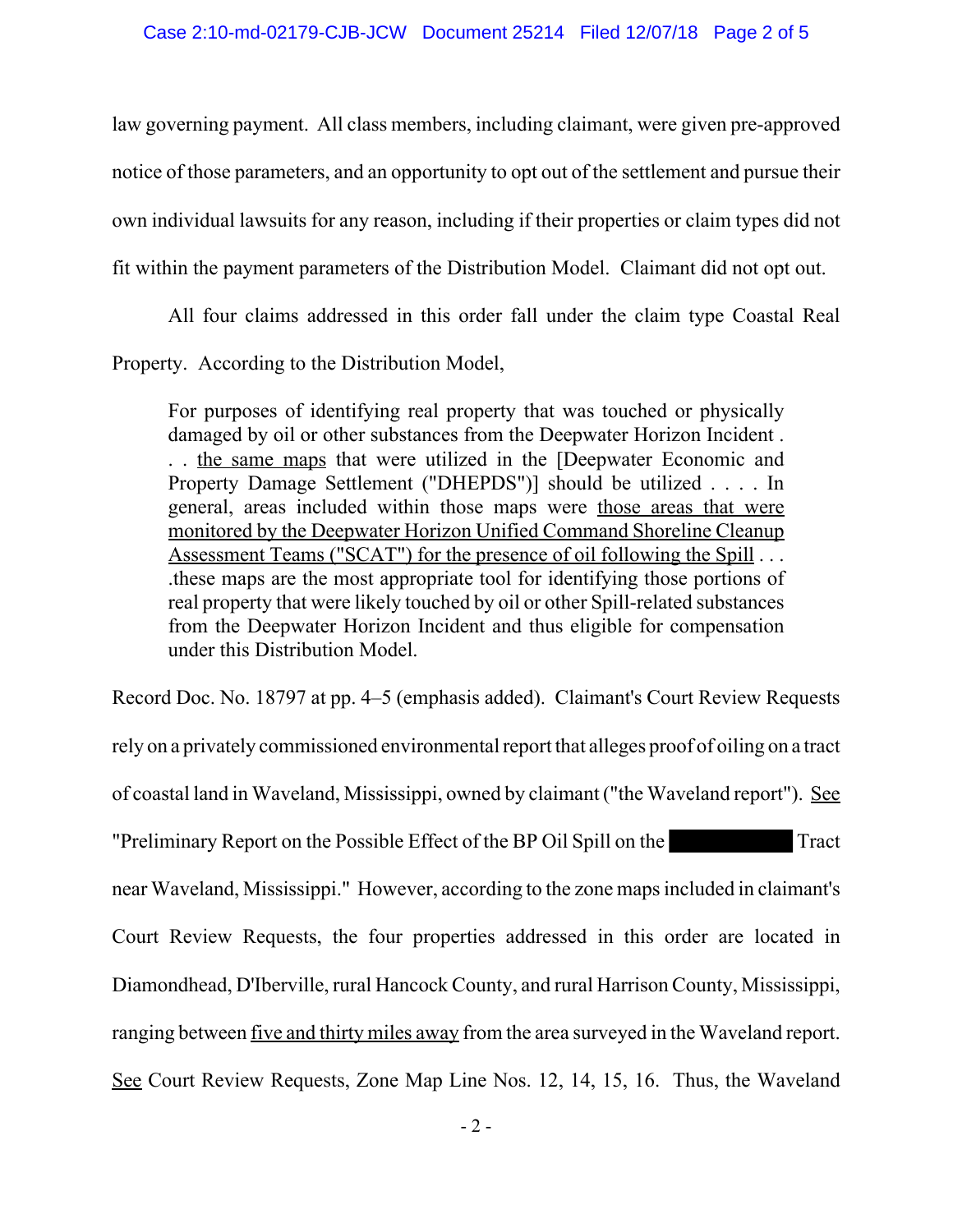## Case 2:10-md-02179-CJB-JCW Document 25214 Filed 12/07/18 Page 3 of 5

report addresses alleged oiling too far from the subject properties to offer dispositive support for the instant four claims. In addition, claimant provides no evidence to show that the four properties that are the subject of these claims were monitored by SCAT or marked on any SCAT maps.

Claimant's properties lie between one half mile and 3.25 miles outside of the Coastal Real Property Claim Zone, the applicable compensation zone for the four subject properties. As to properties located outside of applicable compensation zones, the Distribution Model states the following:

Consistent with the eligibility requirements of the DHEPDS, a parcel not located within the Coastal Real Property Claim Zone . . . may be added to such zone if the parcel is documented as oiled pursuant to SCAT or by an official assessment conducted by the National Resources Trustees in connection with the Deepwater Horizon Incident. To be considered for zone inclusion, the claimant will need to file a Parcel Eligibility Determination Request with supporting documentation from SCAT or [Natural Resource Damages Assessment trustees] indicating the property was oiled for review and determination by the New Class Claims Administrator. No other parcels outside such zones shall be considered an eligible parcel.

Record Doc. No. 18797 at pp. 4–5 (emphasis added). Claimant has not provided documentation of oiling on her properties in the form of maps or documents covering SCAT-monitored areas, or documentation of oiling pursuant to a National Resources Damages Assessment. Claimant is thus ineligible for compensation under the Distribution Model.

The Distribution Model provides that in certain "extraordinary facts or circumstances" the court's equitable authority and discretion permit deviation from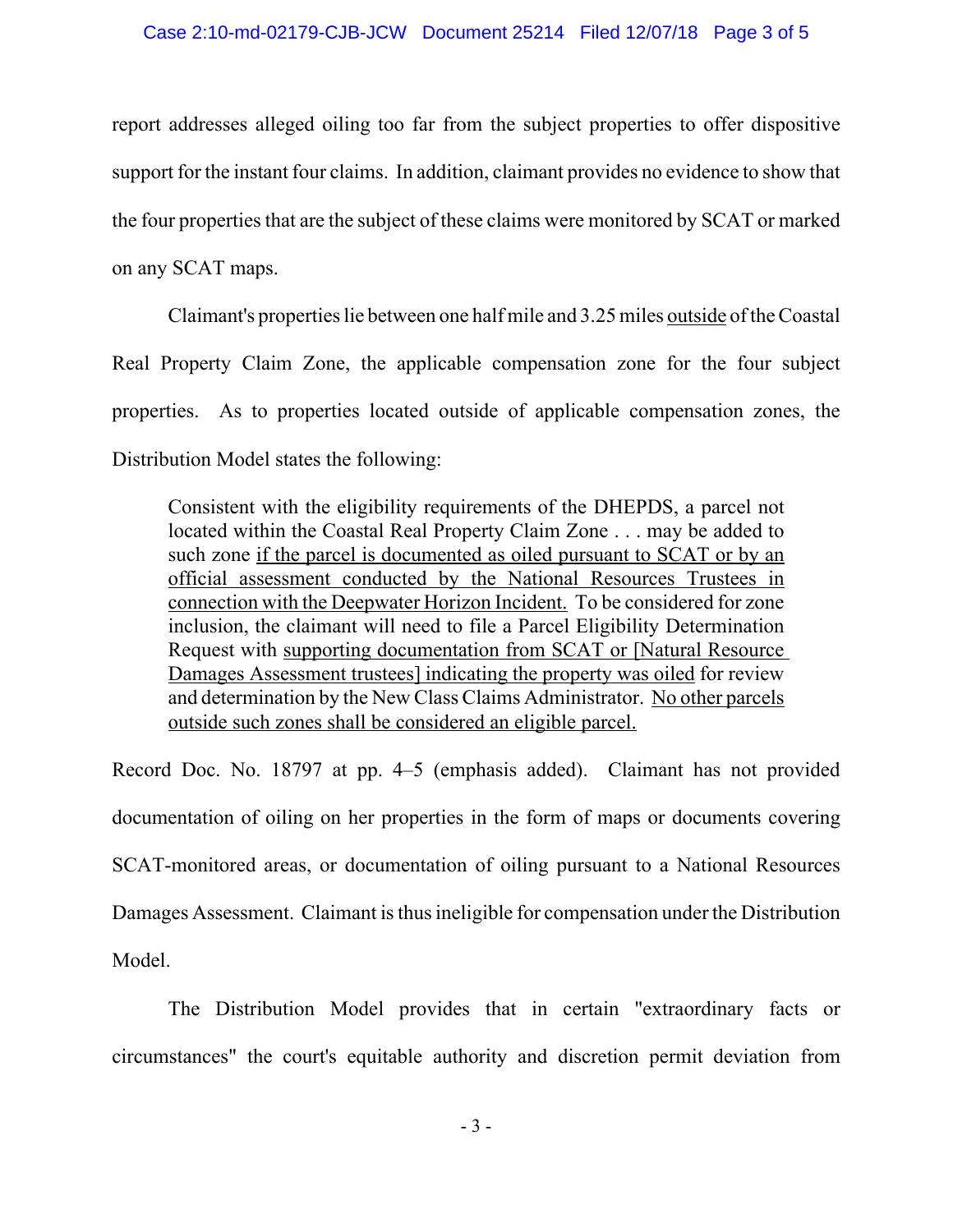documentation requirements such as these. Id. at p. 27. I conclude that equitable authority in this class action settlement claims review and court appeal process is not so broad as to permit consideration of a privately commissioned expert report for properties outside of the approved zones in the absence of documentation from SCAT-monitored areas or a Natural Resources Damages Assessment. Consistency and reliability of results among all New Class claimants based upon a known and fixed evidentiary standard  $-\underline{i.e.}$ , SCAT-related documents or a Natural Resources Damages Assessment submitted by claimants – are hallmark features of equity. Record Doc. No. 21778 at p. 4. I will not apply the court's equitable authority so broadly as to encompass consideration of the Waveland report without any additional evidence from SCAT-monitored areas or a Natural Resources Damages Assessment. Even if equity compelled consideration of the Waveland report, claimant's properties are located several miles away from the land surveyed in the report. It was not inequitable for the Claims Administrator to decline payment of claims like these when claimant was provided the opportunity to opt out and pursue her individualized claims based on property locations and privately commissioned evidence outside of the court-approved payment parameters, but failed to do so.

The Claims Administrator's determination is consistent with the Settlement Agreements, the Allocation, and the court's orders approving the Settlement Agreements, the Distribution Model and the law supporting them, including equitable considerations. No sufficient basis requiring a different result has been provided.